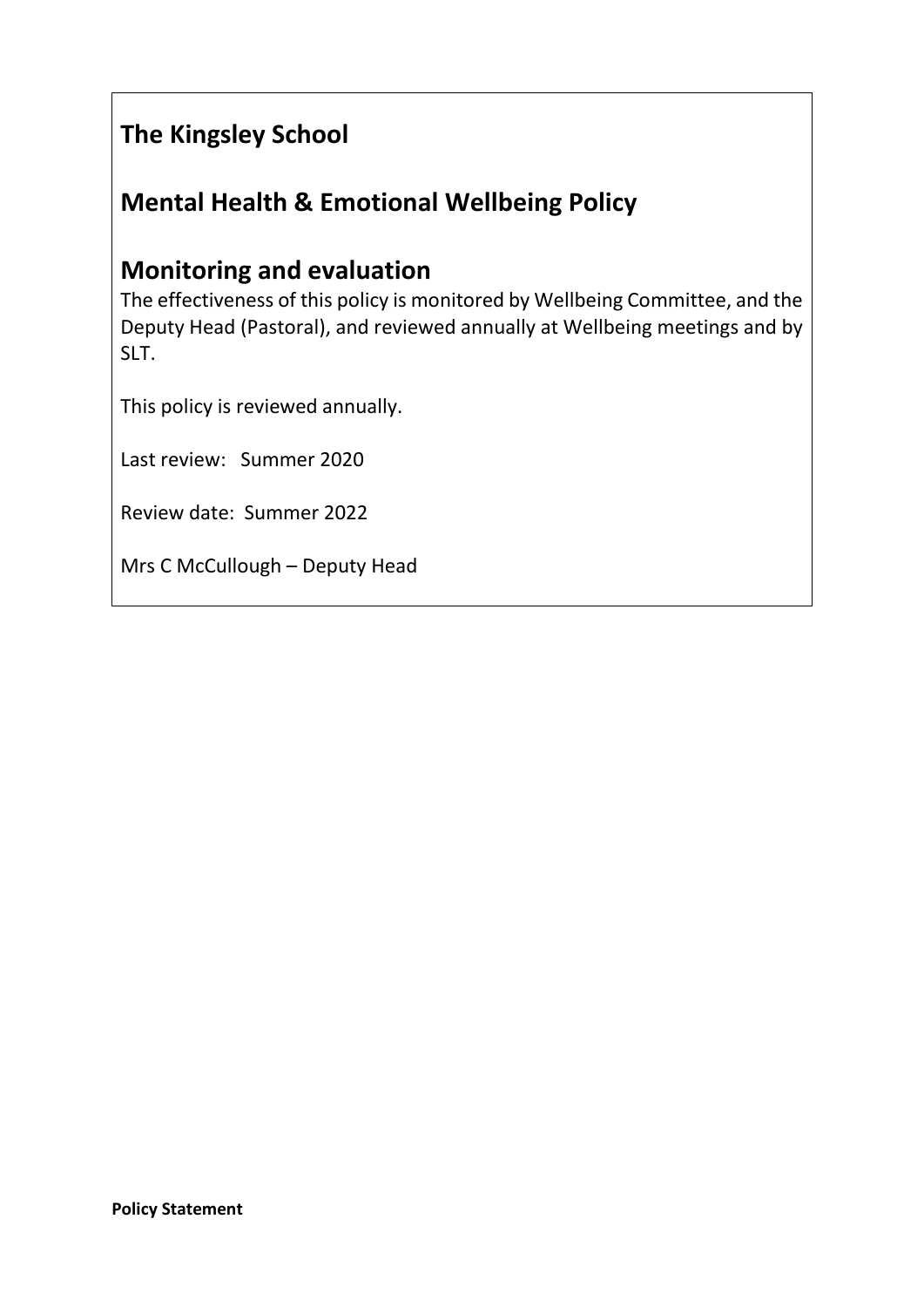*Mental health is a state of well-being in which every individual realises his or her own potential, can cope with the normal stresses of life, can work productively and fruitfully, and is able to make a contribution to her or his community. (World Health Organisation).*

At Kingsley, we aim to promote positive mental and physical health for every member of our staff and pupil body. We pursue this aim using both universal, whole school approaches and specialised, targeted approaches aimed at vulnerable individuals who are known to us or made known during their time at Kingsley. This includes our approach to the physical and musculoskeletal elements of wellbeing, by offering opportunity for exercise and outdoor activities for pupils and staff including access to the school gym. We are a non-smoking school with longer than statutory lunch breaks, when pupils and staff have access to carefully monitored catering which supplies a varied menu of healthy food.

In addition to promoting positive mental and physical health, we aim to recognise and respond to mental ill health. We recognise that in an average UK classroom, three children may be suffering from a diagnosable mental health issue. By developing and implementing practical, relevant and effective mental health strategies and procedures we can promote a safe and stable environment for pupils and staff affected both directly, and indirectly, by mental health and wellbeing.

#### **Scope**

This document describes the school's approach to promoting positive mental health and wellbeing. This policy is intended as guidance for all staff including non-teaching staff and governors.

This policy should be read in conjunction with our first aid and pastoral care policy in cases where a pupil's mental health overlaps with or is linked to a medical issue and the SEND policy where a pupil has an identified special educational need.

The Policy Aims to:

- Promote positive wellbeing in all staff and pupils
- Increase understanding and awareness of common mental health issues
- Alert staff to early warning signs of mental ill health
- Provide support to staff working with young people with mental health issues
- Provide support to pupils suffering mental ill health and their peers and parents

#### Lead Members of Staff

Whilst all staff have a responsibility to promote the mental health of pupils, staff with a specific, relevant remit include:

T Ball – School Nurse

P Thomas - Counsellor

C McCullough DSL Lead – Pastoral Deputy

M. Gamble - DSL – Head of Prep

D Morgan - DSL – Head of Sixth Form

We also have a number of Mental Health Champions within the staff body. These individuals have attended a one day course on Mental Health Awareness.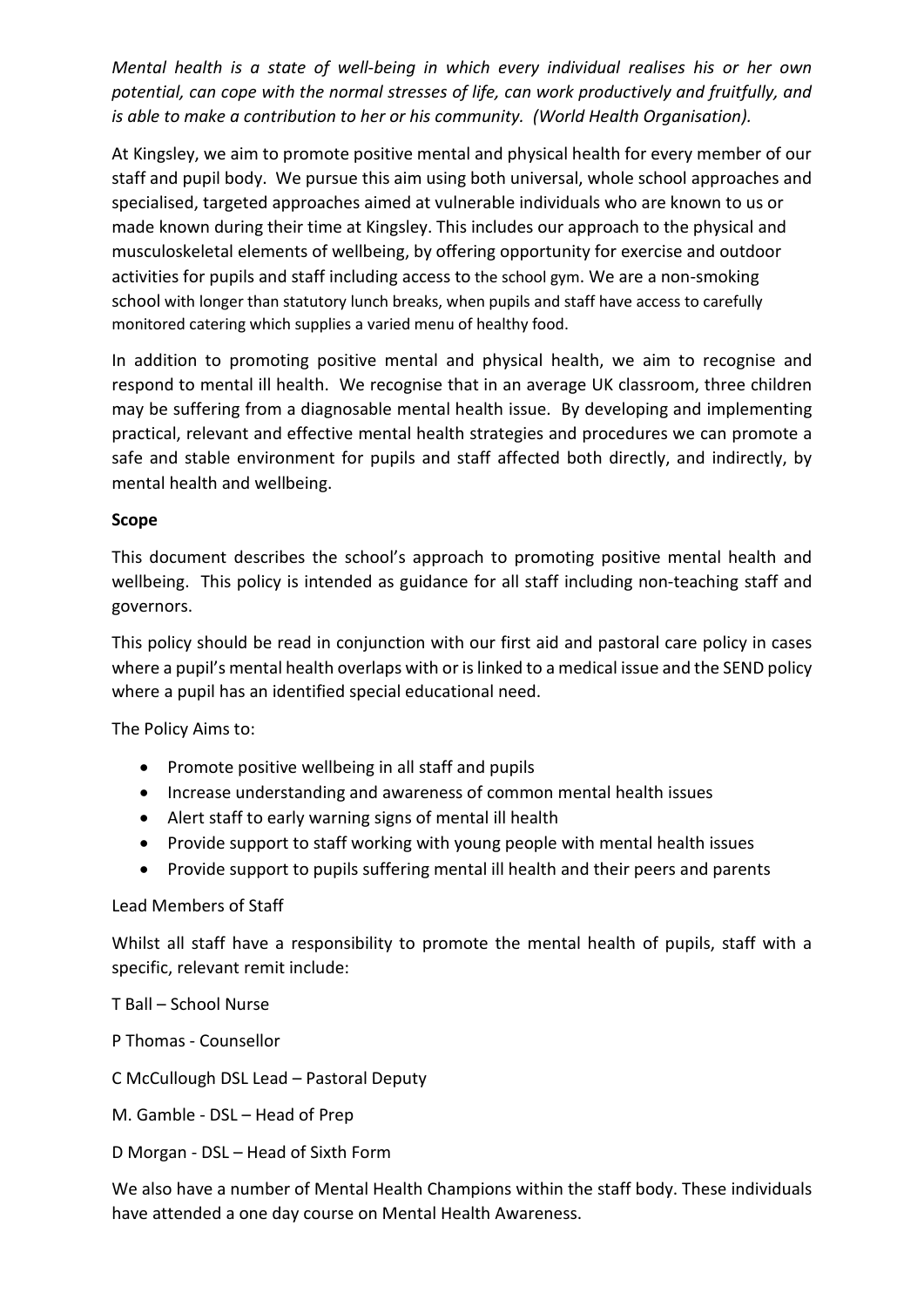Any member of staff who is concerned about the mental health or wellbeing of a pupil should speak to the Head of Year in the first instance. If there is a fear that the pupil is in danger of immediate harm then the normal child protection procedures should be followed with an immediate referral to the DSL/DDSL or the Headteacher. If the pupil presents a medical emergency then the school nurse is contacted or a first aider if the nurse is unavailable and normal procedures for medical emergencies should be followed, including contacting the emergency services if necessary.

Where a referral to EWMHS (Emotional and Wellbeing Mental Health Services) is appropriate, this will be led and managed by the mental health lead and the Head of Year or Head of Learning Support.

## **Individual Care Plans**

It is helpful to draw up an individual care plan for pupils causing concern or who receive a diagnosis pertaining to their mental health. This should be drawn up involving the pupil, the parents and relevant health professionals. This can include:

- Details of a pupil's condition
- Special requirements and precautions
- Medication and any side effects
- What to do, and who to contact in an emergency
- The role the school can play

Individual Care Plans will be kept securely by the nurse and Pastoral Deputy Head.

## **Teaching about Mental Health**

The skills, knowledge and understanding needed by our pupils to keep themselves and others physically and mentally healthy and safe are included as part of our developmental PSHCE curriculum.

The specific content of lessons will be determined by the specific needs of the cohort being taught but there will always be an emphasis on enabling pupils to develop the skills, knowledge, understanding, language and confidence to seek help, as needed, for themselves or others.

We make use of the PSHE Association Guidance to ensure that we teach mental health and emotional wellbeing issues in a safe and sensitive manner which aims to help rather than harm.

## **Signposting**

We will ensure that staff, pupils and parents are aware of sources of support within school and in the local community. What support is available within our school and local community, who it is aimed at and how to access it is outlined on the pupil welfare page of our website.

The pastoral team will display relevant sources of support in communal areas both for pupils and staff. Whenever we highlight sources of support, we will increase the chance of an individual seeking help by ensuring all stakeholders understand:

- What help is available
- Who it is aimed at
- How to access it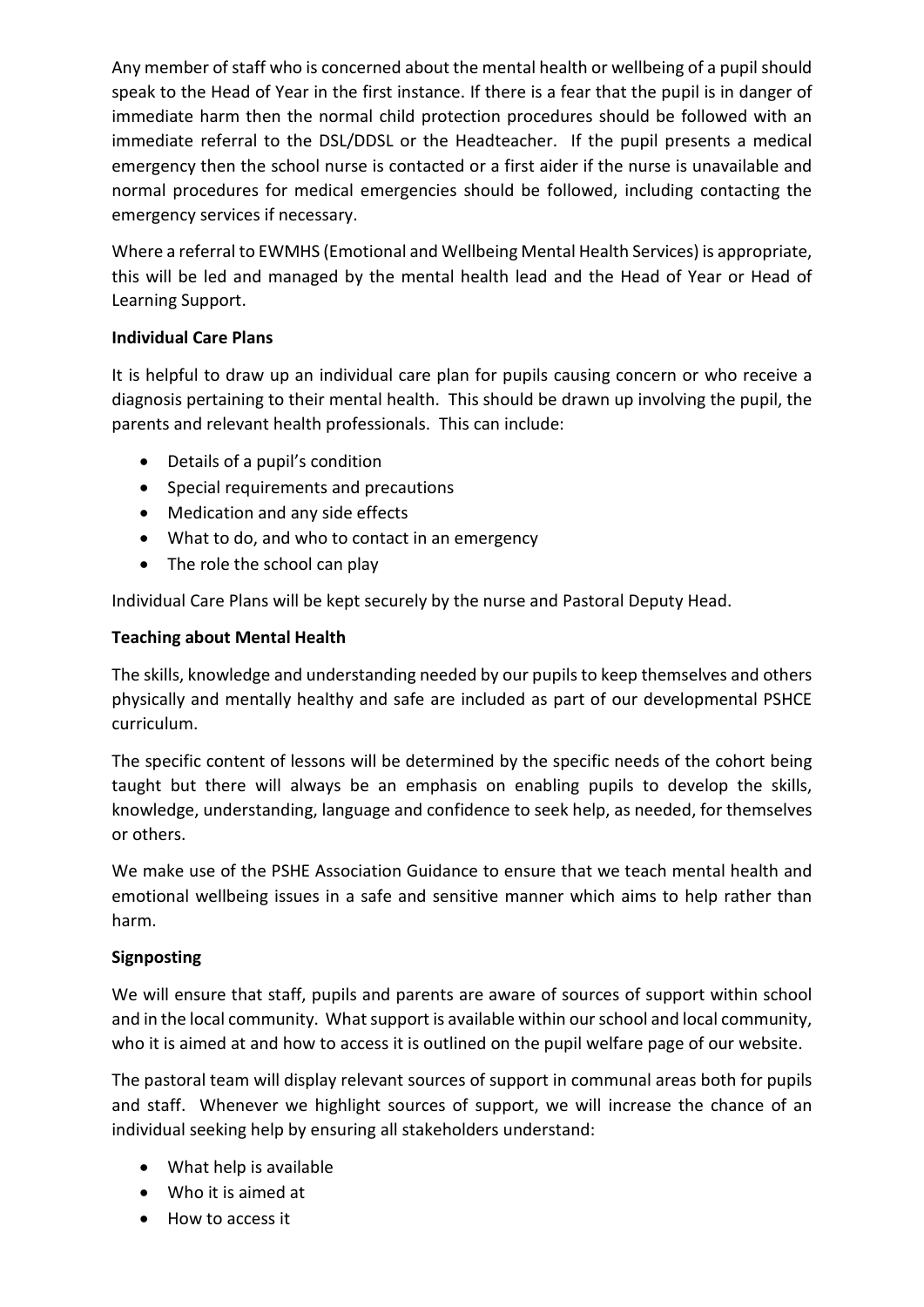- Why to access it
- What is likely to happen next

#### Warning Signs

School staff may become aware of warning signs which indicate a pupil is experiencing mental health or emotional wellbeing issues. These warning signs should **always** be taken seriously and staff observing any of these warning signs should communicate their concerns with the mental health lead.

Possible warning signs include:

- Physical signs of harm that are repeated or appear non-accidental
- Changes in eating/sleeping habits
- Increased isolation from friends or family, becoming socially withdrawn
- Changes in activity and mood
- Lowering of academic achievement
- Talking or joking about self-harm or suicide
- Abusing drugs or alcohol
- Expressing feelings of failure, uselessness or loss of hope
- Changes in clothing e.g. long sleeves in warm weather
- Secretive behaviour
- Skipping PE or getting changed secretively
- Lateness to or absence from school
- Repeated physical pain or nausea with no evident cause
- An increase in lateness or absenteeism

#### **Managing disclosures**

An individual may choose to disclose concerns about themselves or a friend to any member of staff, so all staff need to know how to respond appropriately to a disclosure.

If a pupil chooses to disclose concerns about their own mental health or that of a friend to a member of staff, the member of staff's response should always be calm, supportive and nonjudgemental.

Staff should listen, rather than advise and our first thoughts should be of the individual's emotional and physical safety rather than of exploring 'Why?'

All disclosures should be recorded in writing and held by the pastoral deputy headteacher. This written recording should include:

- Date
- The name of the member of staff to whom the disclosure was made
- Main points form the conversation
- Agreed next steps at each level of discussion

This information should be shared with the pastoral deputy headteacher who will store the record appropriately and offer support and advice about next steps.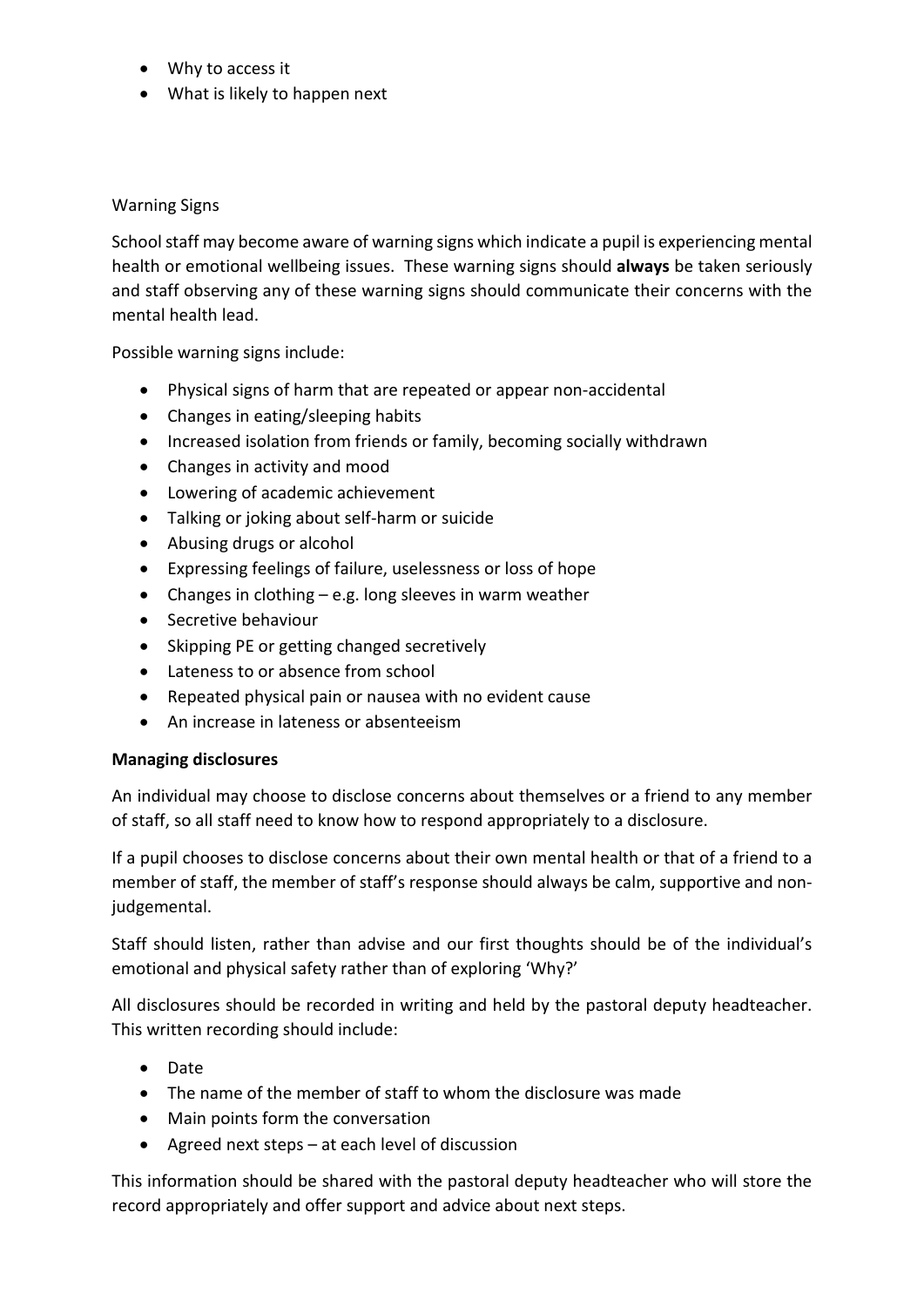#### **Confidentiality in dealing with pupils**

Staff should be honest with regards to the issue of confidentiality. If they feel it is necessary for them to pass their concerns about a pupil on then they would normally, if age appropriate, discuss this with the pupil:

- Who are going to talk to
- What we are going to tell them
- Why we need to tell them

Staff should never share information about a pupil without first telling them, although an ageappropriate approach is required. Ideally, the staff member should receive their consent, though there are certain situations when information must always be shared with another member of staff and/or a parent.

It is always advisable to share disclosures with a colleague, usually the pastoral deputy head, as this helps to safeguard the staff member's emotional wellbeing as they are no longer solely responsible for the pupil, it ensures continuity of care in our absence and it provides an extra source of ideas and support. This should be explained to the pupil and discussed with them whom it would be most appropriate and helpful to share this information with.

Parents must always be informed but pupils should be urged to tell their parents themselves. If this is the case, the pupil should be given 24 hours to share this information before the school contacts parents. Pupils should always be given the option of a staff member informing parents for them or with them.

If a child gives reason to believe that there may be underlying child protection issues, parents may not be informed depending on the individual case, but the DSL must be informed immediately.

#### **Working with parents**

Where it is deemed appropriate to inform parents, staff need to be sensitive in our approach. Before disclosing to parents staff should consider the following questions (on a case by case basis):

- Can the meeting happen face to face? This is preferable.
- Where should the meeting happen? At school, at their home or somewhere neutral?
- Who should be present? Consider parents, the pupil, other member of staff.
- What are the aims of the meeting?

It can be shocking and upsetting for parents to learn of their child's issues and many may respond with anger, fear or upset during the first conversation. Staff should be accepting of this (within reason) and give the parent time to reflect.

Staff should always highlight further sources of information and give them further information to read as they will often find it hard to take much in whilst coming to terms with the news being shared. Sharing sources of further support aimed specifically at parents can also be helpful too e.g. parent helplines and forums.

Staff should always provide a clear means of contacting school with further questions and consider booking in a follow up meeting or phone call right away as parents often have many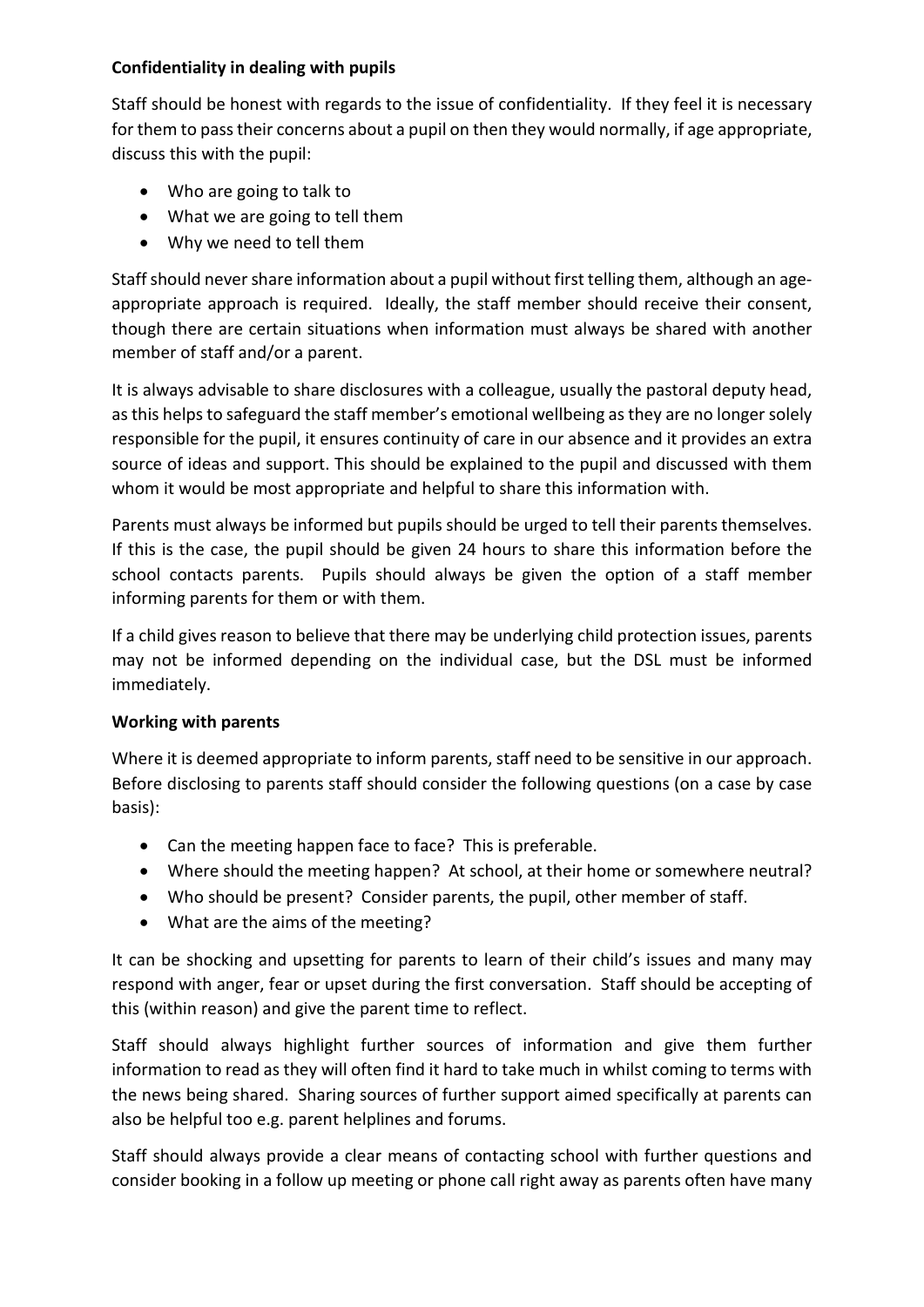questions as they process the information. Finish each meeting with agreed next steps and always keep a brief record of the meeting on the child's confidential record.

### **Working with all parents**

Parents are very welcoming of support and information from the school about supporting their children's emotional and mental health. In order to support parents staff will:

- Highlight sources of information and support about common mental health issues on our website
- Ensure that all parents are aware of who to talk to, and how to get help about this, if they have concerns about their own child or a friend of their child
- Make this policy easily accessible to parents
- Share ideas about how parents can support positive mental health and emotional wellbeing in their children through our regular information evenings
- Keep parents informed about the mental health topics their children are learning in PSHCE and share ideas for extending and exploring this learning at home

## **Supporting peers**

When a pupil is suffering from mental health issues, it can be a difficult time for their friends, who often want to support but do not know how. In order to keep peers safe, staff should consider on a base by case basis what support is appropriate.

## **Training**

As a minimum, all staff will receive regular training about recognising and responding to mental health issues as part of their regular child protection training in order to enable them to keep pupils safe.

The school will host relevant information on our website for staff who wish to learn more about mental health. The MindEd learning portal provides free online training suitable for staff wishing to know more about a specific issue.

Training opportunities for staff who require more in depth knowledge will be considered as part of our performance management process and additional CPD will be supported throughout the year where it becomes appropriate due to developing situations with one or more pupils.

Where the need to do so becomes evident, the school will host training sessions for all staff to promote learning or understanding about specific issues related to mental health.

Suggestions for individual, group or whole school CPD should be discussed with the Pastoral Deputy Head and Assistant Head Academic who can also highlight sources of relevant training and support for individuals as needed.

## **Policy Review**

This policy will be reviewed every year.

Additionally, this policy will be reviewed and updated as appropriate on an ad hoc basis. If you have a question or suggestion about improving this policy, this should be addressed to our mental health lead.